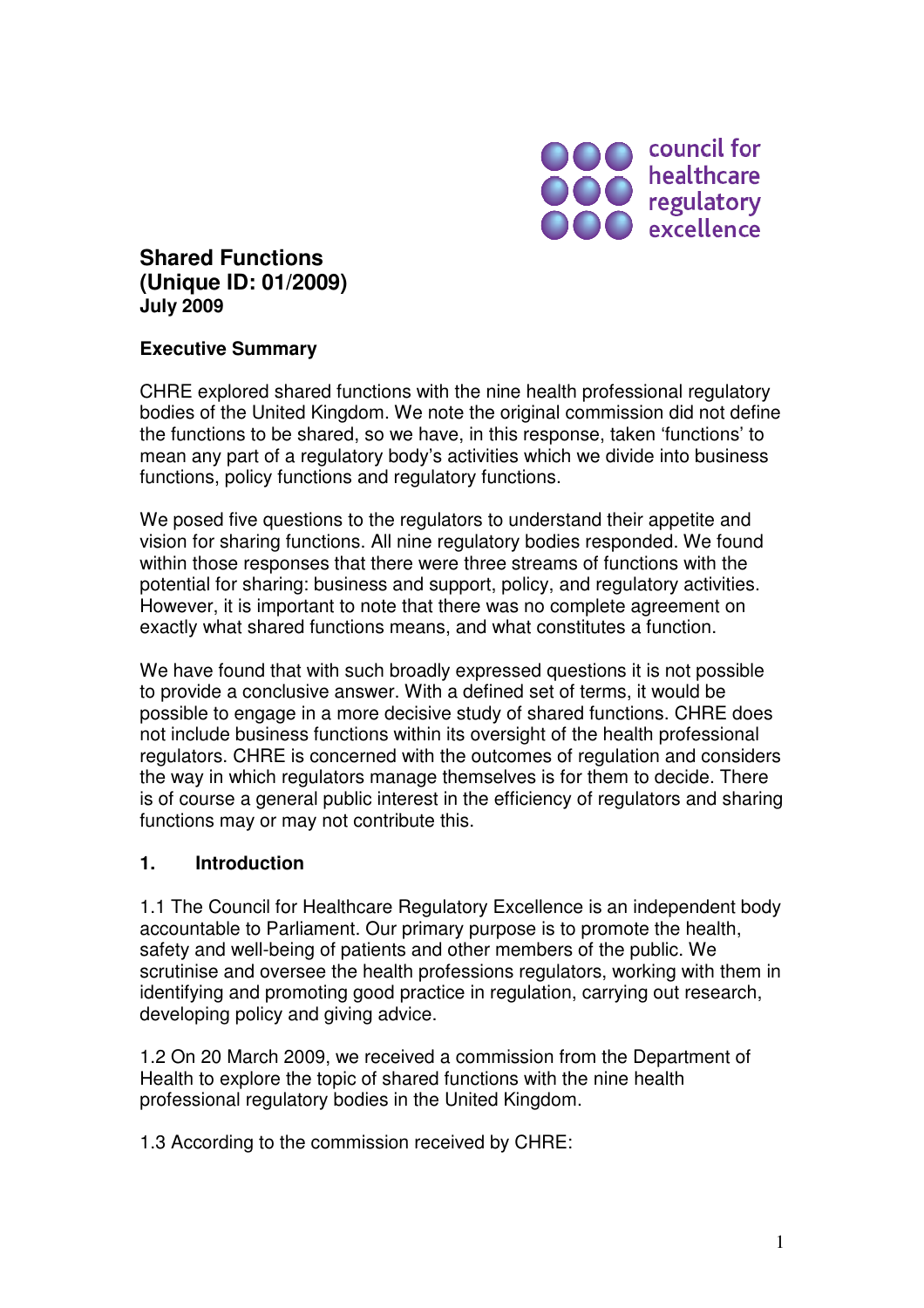'The Secretary of State would welcome advice about any steps that DH could take, including legislative change, to enable regulatory bodies to share functions in the interest of improved efficiency and cost to the registrant, whilst maintaining public protection.'

1.4 We were asked to explore two areas. Firstly, we were asked to explore the desire of the regulators for 'the Department to legislate to enable the sharing of functions,' and whether 'there any additional risks to the safety of members of the public from this.' Second, 'the role of the regulatory body in identifying and controlling risks arising from use of shared functions.'

1.5 In response to the request of the Secretary of State, we posed five questions to the nine health professional regulatory bodies:

- 1) Is there any interest on your part to pursue shared functions? If so, how might shared functions impact on the rest of your business?
- 2) Which specific functions would you be interested in sharing with other regulatory bodies? Why these specific functions?
- 3) What potential difficulties do you anticipate could prove obstructive to sharing functions amongst regulatory bodies?
- 4) Would sharing functions provide a cost effective avenue for regulatory practice?
- 5) What are the potential threats to public protection through sharing functions amongst regulators? How could the risks be managed?

1.6 The GCC responded on the assumption that shared functions were those deemed as 'back room' in business terms and did not respond further as these matters are outside of the regulatory remit. This is a view with which CHRE sympathises.

1.7 We did not provide any definition or guidance to the regulators further than assuming shared functions included any or all functions of the regulators' activities, in the hope that this would lead to an open discussion.

#### **2. Business and Support Functions**

2.1 CHRE is concerned with the outcomes of regulation and considers the way in which regulators manage themselves is for them to decide. However, in the responses we received, many regulators discussed business functions. We therefore report on the regulators views about the sharing of business and support functions.

2.2 Business functions are understood as those functions which are part of the day-to-day affairs of the regulatory bodies, but not necessarily part of the regulatory process, or 'core' functions. Included in business functions are activities such as procurement, IT, finance, accounting, facilities management, support staff, and other general administration facets. They could also be called support functions. CHRE has no opinion on the business functions of the regulators where there is no direct effect on the regulatory outcomes.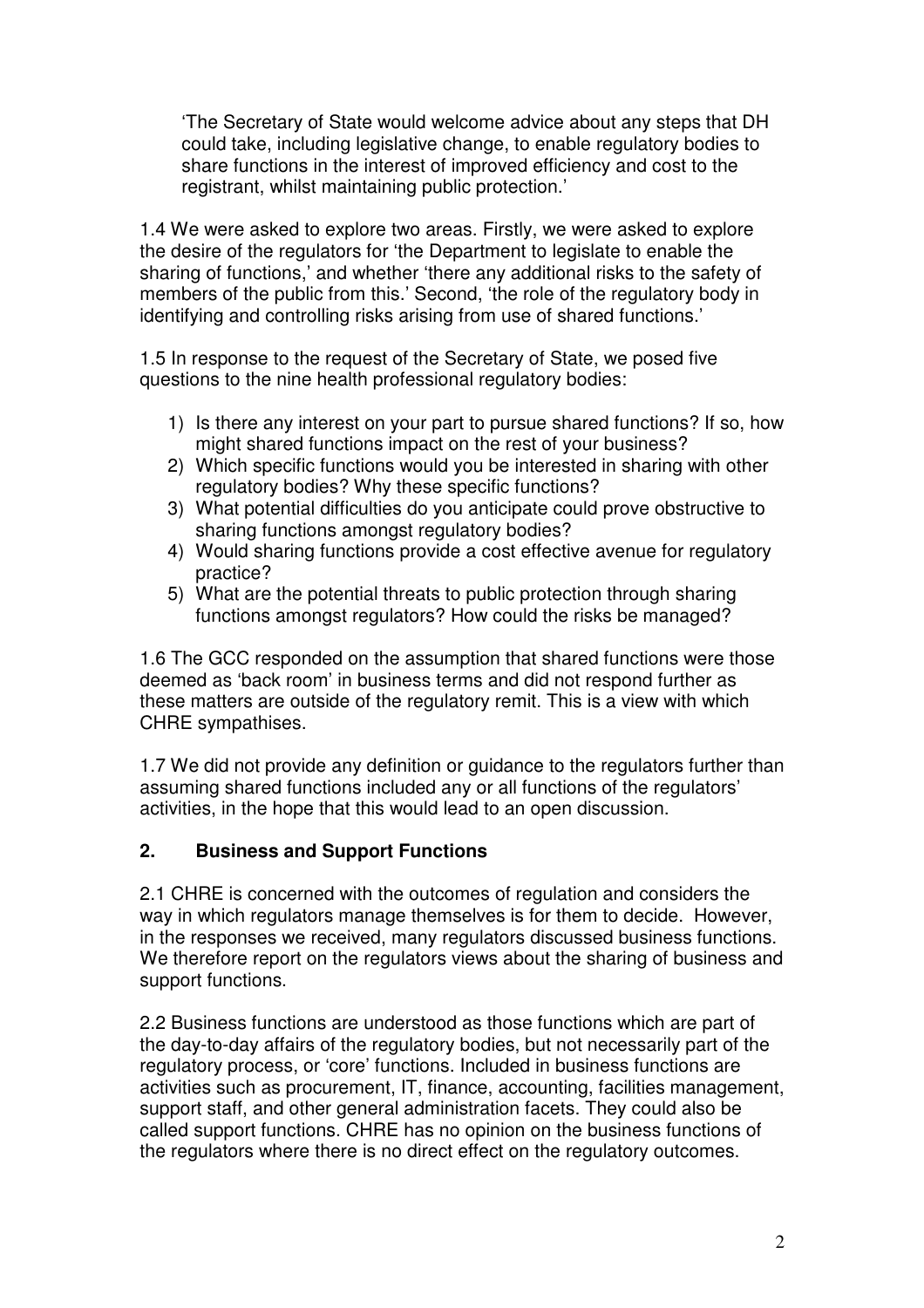2.3 Amongst some the regulators there is a sense that sharing business functions would prove cost effective. However, there are notable differences of opinion on the matter. The GCC interprets shared functions to mean the business functions; viewing these matters as a matter of operational management, they did not pursue a discussion on the possibility of sharing them. The GOsC noted that sharing business functions was a possibility previously explored to a limited extent, and did not present notable cost savings.

• Human Resources

2.4 One area that could be shared is human resources. Here the regulators could move in a centralized system for recruitment, training, performance evaluation, payroll, employee relations, and development, among other things. This could streamline the individual process across regulators providing one framework for employees and potential employees to access.

2.5 Some regulators suggested that support staff, such as those working in IT, could be shared amongst the regulators. These are areas where there could be both cost benefits and improved service delivery, presumably this would require shared buildings in some cases.

• Financial Management

2.6 Regulators suggested that sharing the financial management processes could be beneficial. Matters such as accounting, could be managed by one regulator for all regulators, by which there might be cost savings.

2.7 The difficulties faced in sharing the business functions come in normalising the processes across the regulators. The process of harmonising support functions would pose the risk of a loss of information and requires a period of adaptation. The GDC stated that financial accountability must be present in any sharing of the business functions, and any arrangement would require appropriate management and governance.

2.8 Some regulators expressed the belief that sharing their business functions could prove cost effective. The NMC suggested that procurement, finance, and facilities management offered the most scope for sharing. As they put it, 'The volume-based services offered by the regulatory bodies – those transactional, processing, and administrative services – and services delivered to most employees, or to external customers could well be maximised by aligning the economies of scale.'

• Location and Facilities

2.9 Some regulators discussed the possibility of sharing locations and facilities. There are two areas in which this could be done: facility management and security, and shared use of existing facilities.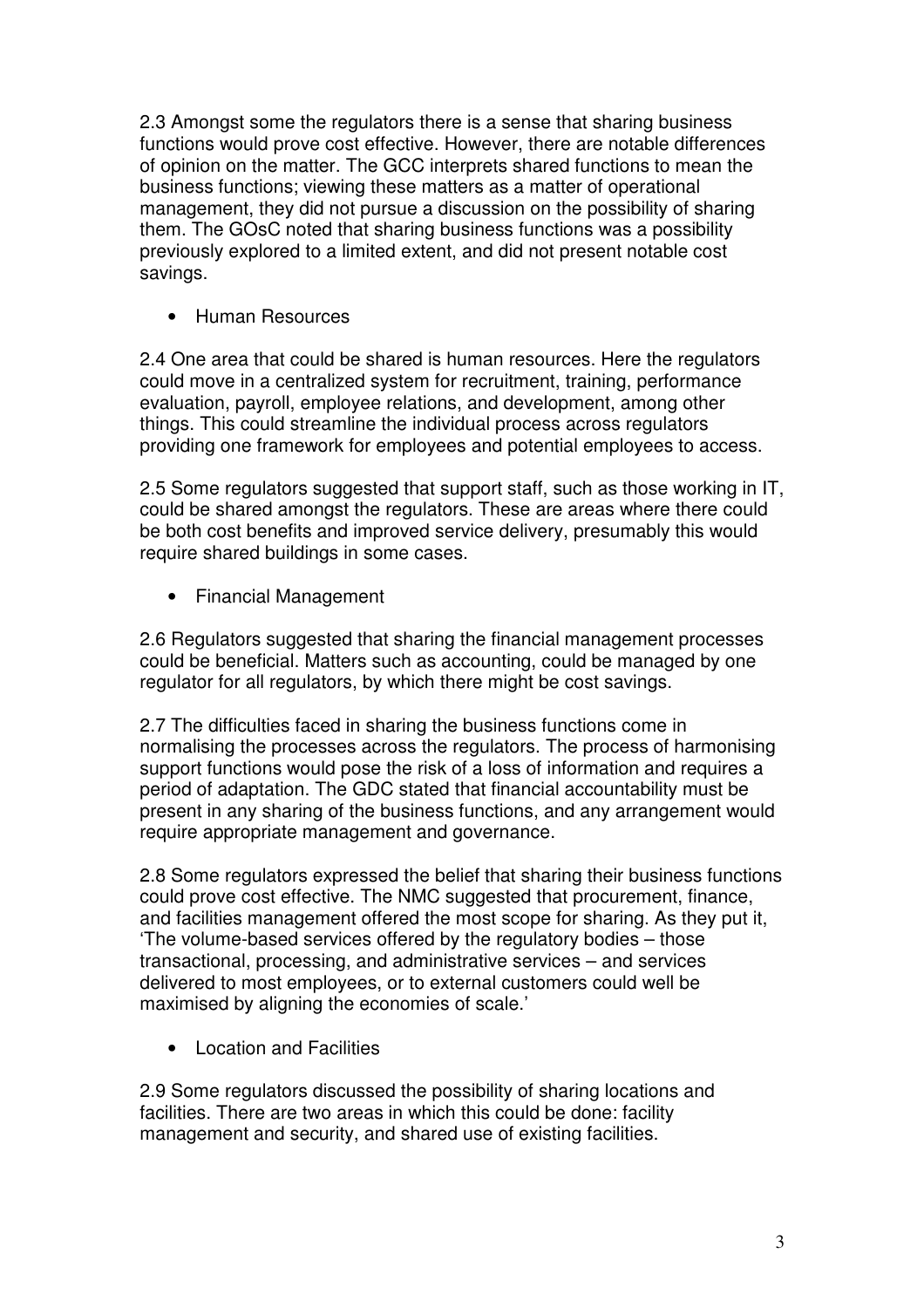2.10 Regulators identified that facility management and security were areas that could potentially be shared. The types of activities involved in facility management would include front-desk reception, cleaning services, and related work. The GDC, NMC, and GMC noted the possibility of sharing facilities management.

2.11 Security is large in scope in terms of service delivery, as it would require regulators to share permanent location to have the same security personnel. However, security could include shared contracts with security service providers and shared security policy.

2.12 One area proposed was the shared use of existing facilities, particularly those outside of London and in the devolved countries. PSNI suggested in its response that it, 'sees potential in other regulatory bodies making use of our Northern Ireland based Fitness to Practise structures and premises as a means of both reducing their costs when undertaking activity in Northern Ireland, as well as providing a means for raising their profile regionally.' Additionally, RPSGB suggested that the GPhC could potentially share premises with other regulators in Scotland and Wales.

2.13 It is important to note, that within business and support functions, there is not a consistent definition, amongst the regulators, as to the composition of these functions. In CHRE's view the risk and benefits of sharing functions is a matter for regulators to decide. Our concern would be if sharing these functions impacted upon regulation.

## **3. Sharing Good Practice**

3.1 It was a common theme that the sharing of good practice could be improved amongst the regulators. The GOsC asserted that within the existing structure of regulation there is already a considerable amount sharing of know-how. CHRE is always actively supporting the sharing of good practice across the regulators. We are currently in the process of establishing the CHRE International Regulatory Observatory, which will look at good practice, among other aspects of regulation.

3.2 In terms of information sharing, there is the possibility of creating 'common portals' among the regulators. This would be a place where information from all the regulatory bodies could be made available to the public in a streamlined fashion. The format remains to be defined, but a joint website with relevant information leading to the correct channels is one option. An example of this, given by the GOC, is the possibility of normalizing similar data releases, for example annual reports, across the regulators.

3.3 It has been suggested, by the GOC for example, that joint campaigning and raising awareness, could be an area where regulators collaborate. The terms, target audiences and other details would have to be discussed and developed for these kinds of activities.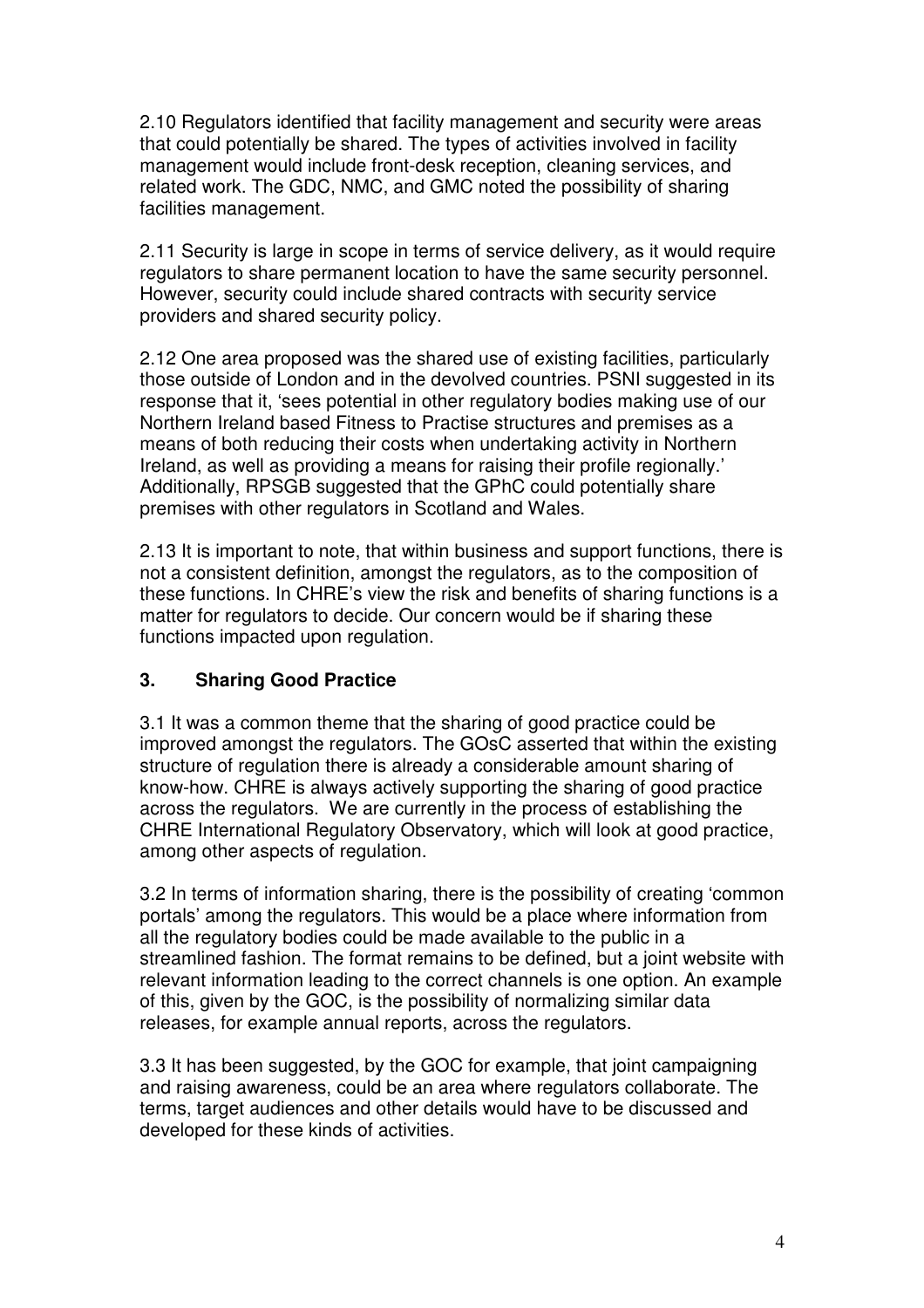3.4 The regulators discussed the possibility of sharing models of service delivery. As opposed to sharing a function, the regulators could simply perform their functions identically. Essentially what is being discussed are 'templates of expertise,' which could be shared. Models that work within one regulator could be applied to the same function by another.

3.5 Innovation by one regulator could influence change in other regulatory bodies. In practice, the regulators would be sharing functions in an indirect manner, by performing functions in similar, if not identical, ways.

3.6 CHRE is committed to promoting good practice across the regulators, and undertakes work to deliver this. We promote good practice through our performance reviews, in sharing learning points arising from fitness to practise cases we review, and through hosting good practice seminars with the regulators. We also promote good practice across the regulators through our policy work, for example, we have developed proposals for greater consistency in sanctions availability and terminology.<sup>1</sup>

### **4. Regulatory Functions**

4.1 Regulatory functions are those which are integral to the regulatory business of regulators. These functions are: standards and guidance, registration, fitness to practise, and education.

4.2 Any move to sharing regulatory functions amongst the regulators would require considerable study, as is noted by the GMC:

'A strategic review and impact assessment would need to be carried out with a view to determining potential costs and benefits and the likely achievement of the desired effects. This would include consideration of the likely impact on our charitable status, legislative framework, statutory purpose, fees and funding structure. It would also need to address critical infrastructure and human resources issues.'

4.3 Further, the caution needed in sharing regulatory functions was noted by the GDC: '… any pooling of resources and effort would need to be underpinned by appropriate new governance arrangements.' This underlines the type of shift necessary to share regulatory functions. However, this does not preclude regulatory functions being shared.

4.4 For example, registration is a function that could potentially be shared. The process of registering all professionals could be processed at one location. However, there are some concerns about specialized needs not being addressed within a single registration mechanism. For example, the GOsC noted, 'the risk is that questions from potential registrants that were not of the most straightforward, top line kind, would not be handled effectively from a call centre staffed with basic skills.' Also, there could be systemic differences, such as different renewal periods.

 $\overline{a}$ <sup>1</sup> CHRE, 2008. Harmonising Sanctions. Available at: http://www.chre.org.uk/satellite/124/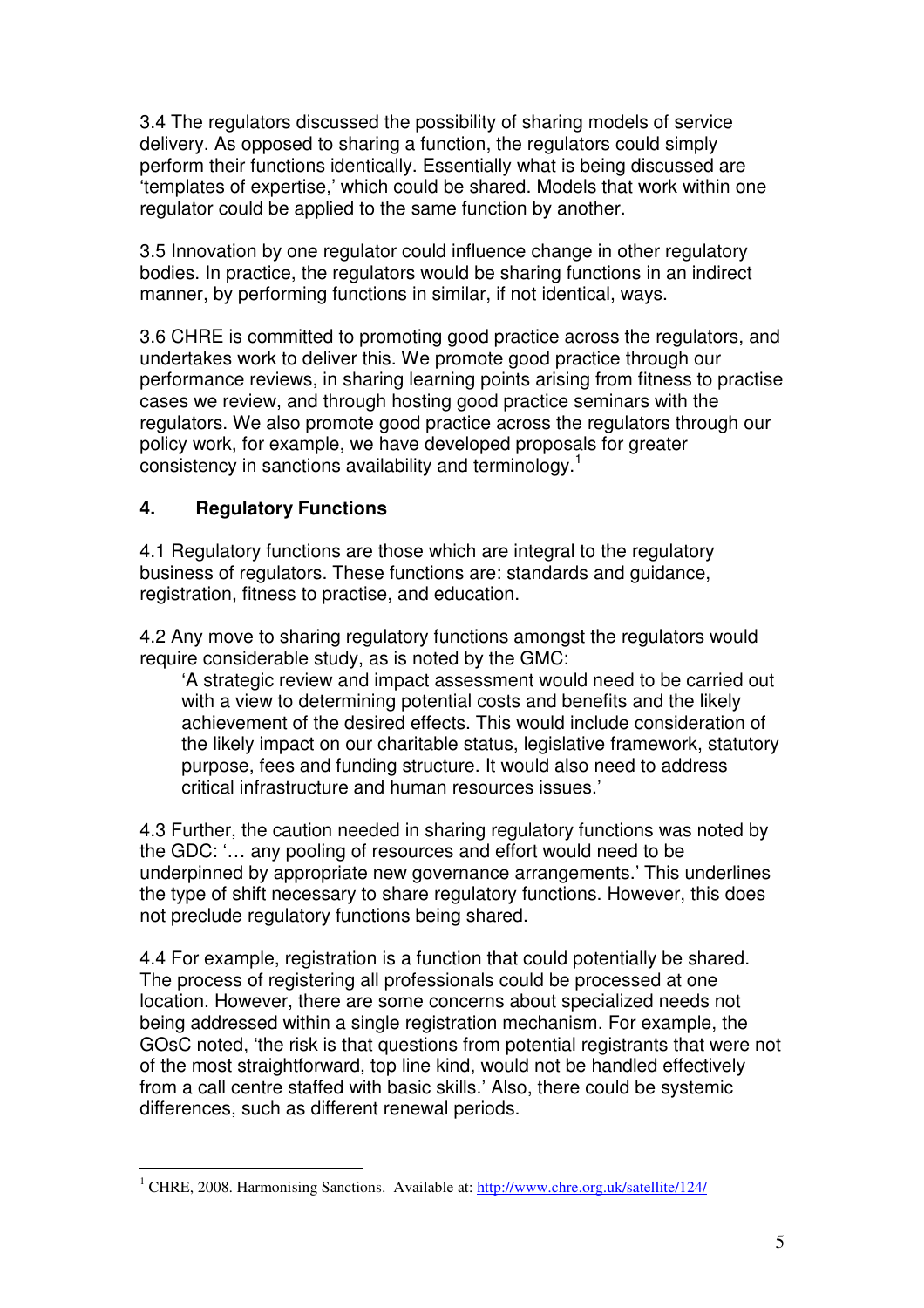4.5 In terms of fitness to practise, the Office of the Health Professions Adjudicator will be a shared function. Though not all regulators are participating initially, OHPA for those who are participating is a shared fitness to practise mechanism. However, OHPA is a new independent organisation and as therefore increases rather than reducing the number of bodies involved in regulation.

4.6 If shared functions is taken to include core regulatory activities, it is clear that intensive study would have to be undertaken. This would be necessary to both gauge healthcare professional regulatory body reaction and assess the potential benefits. There would be legislative requirements, as well as pragmatic concerns to consider. This would have to be clearly articulated, that shared functions includes core regulatory activities, such that regulators could assess the potential.

## **5. Obstacles**

5.1 Regardless of a regulator's appetite, or lack thereof, to share functions, there will be obstacles that will complicate the process. Though not insurmountable, there are certain elements in the current regulatory regime that will have to be overcome to make any fundamental changes. Of all the obstacles, it is perhaps most important to consider the possibility that each regulator's culture and system is not necessarily transferable.

5.2 The nine regulatory bodies have gone through individual processes of development and maturation. With this, each has developed its own way of working, and essentially, its own culture. This may cause compatibility issues in establishing function sharing between two or more regulators.

## **6. Cost Effectiveness**

6.1 The Department of Health question, in part, deals with cost effectiveness. Any function to be shared must present itself as something that not only works as effectively for registrants, patients, and the public, it must prove to be a cost-saving measure.

6.2 It is not possible to reach a conclusive finding that shared functions would prove cost effective, except on a case by case basis. According to some of the regulators, that there is a possibility of cost savings through sharing functions. For example, if support functions were shared amongst all nine regulators, then there could potentially be savings based on economies of scale.

6.3 There may cost savings to the registrants, for example, the HPC asserted that costs to the registrant are significantly lower with more professions in the same registration scheme. In fact, the real point is that size generates economies of scale and the larger regulators have lower charges to their registrants. Refer to Annex A of this document for a breakdown of the number of registrants and registrations costs for each regulatory body.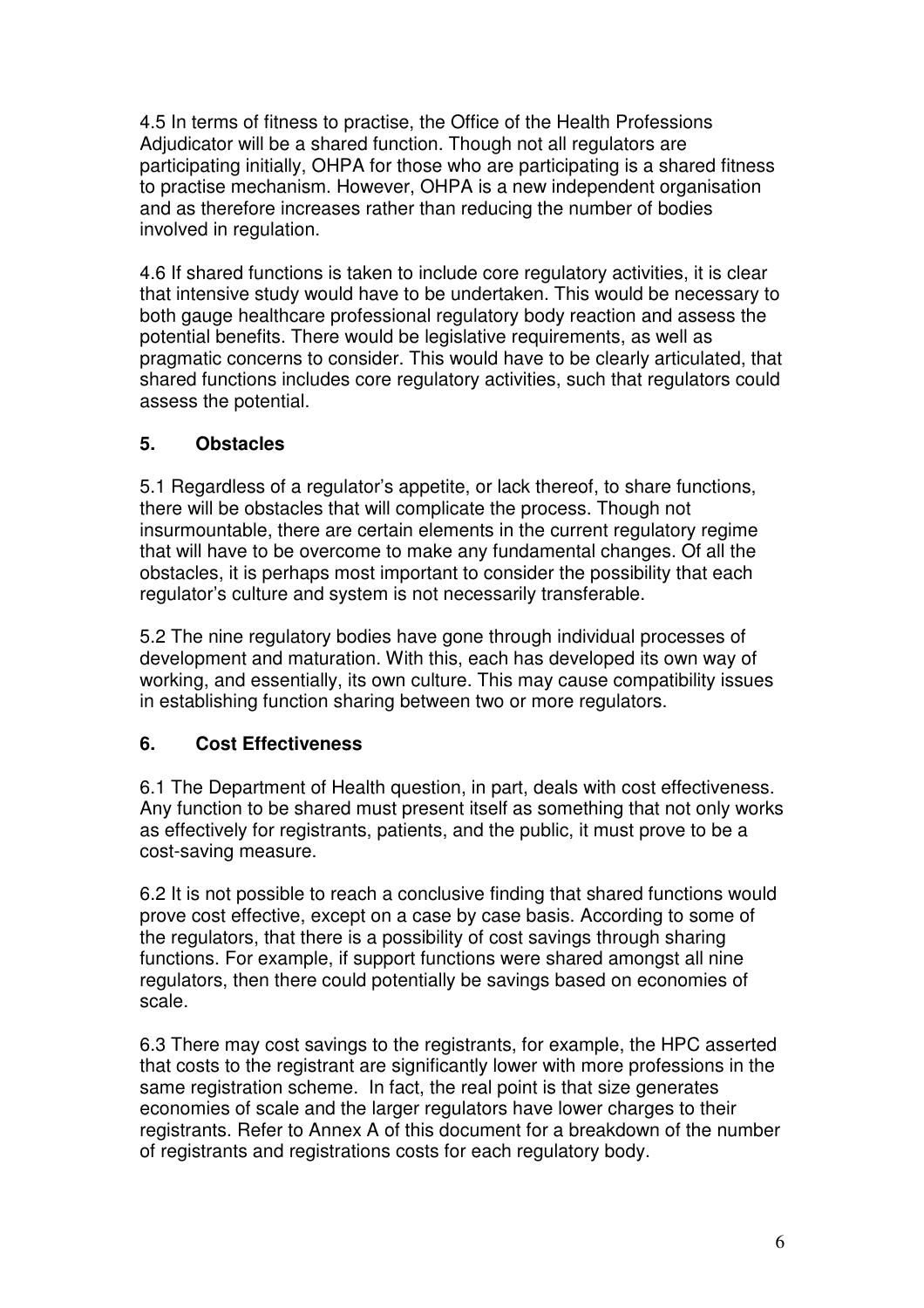6.4 However, it would be imperative to undertake a cost/benefit analysis to prove that cost savings would result from sharing functions. Particularly, this would have to be demonstrated for the long term, as some regulators pointed to the front end costs of setting up the new structures or merging old ones.

## **7. Risks**

7.1 Risks may outweigh cost effectiveness and the appetite of regulators to share functions. Thus, risks must be considered, and properly planned for, to make sharing functions viable. From the submissions and discussions, the regulatory bodies noted some areas of concern.

7.2 Concerns have been raised about pragmatic issues with sharing functions. In aggregating functions there would be a transfer of a considerable amount of sensitive data. Thus, there is a potential for private data to be lost, or be acquired for unscrupulous uses. Data security measures would have to be taken for the transfer or sharing of any data.

7.3 However, experience suggests the transfer of functions seems to be fairly straightforward, given the right precautions are taken. If one takes the example of the current Hearing Aid Council into the HPC process. The HPC, in relation to this process, noted, 'the risk of transfer is small.'

7.4 Some of the major risks noted seem to be less about infrastructure and more about intangibles key to the regulatory process. There is a sense amongst the regulators that the profession-specific knowledge that is provided by the current regulatory regime could be lost, and that the expertise provided to registrants and the public would not necessarily find its way into a shared scheme between regulators.

7.5 There is a sense that if regulators were to undertake functions to together, the lack of individuality would negate the possibility for change, and growth, as a profession develops. Sharing functions may temper regulators ability to adapt to a new dynamic in the profession it is regulating. As the GMC puts it, 'uniformity may sometimes inhibit innovation.' CHRE believes it crucial that regulation and regulatory bodies are agile and adaptable to changes in its environment.

#### **8. Summary**

8.1 For CHRE the topic of shared functions has value in improving regulation if it is defined as something directly related to the outcomes of regulation, and grounded in benefits to patient safety and public protection. The way in which regulators manage themselves is for them to decide, and only become a matter of CHRE's concern if it affects regulation.

8.2 There would be an appetite for sharing functions, as generally expressed by most regulators and there are potential benefits to such measures. However, to ascertain a more definitive answer to questions about sharing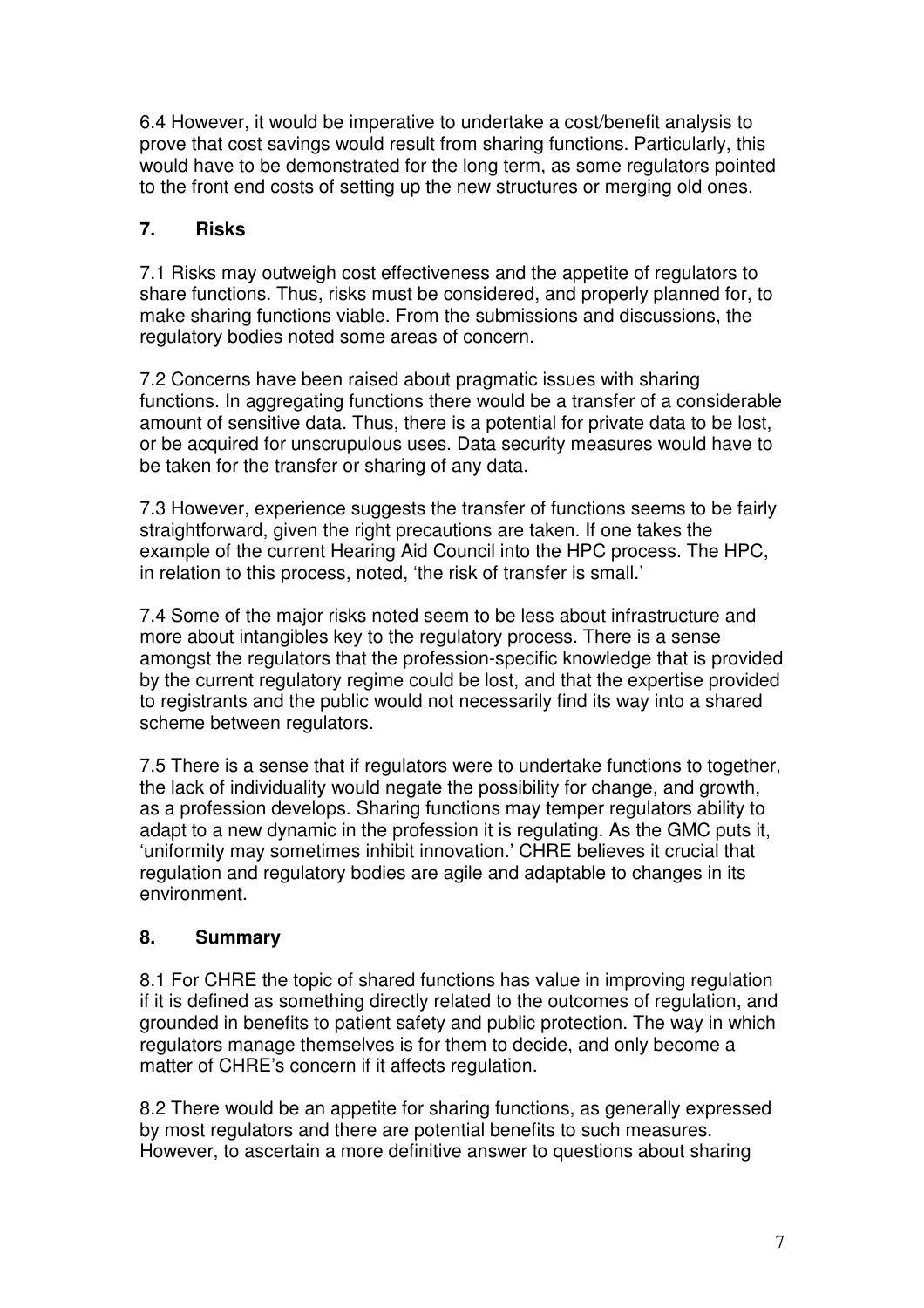functions, it is necessary to provide a concrete framework. Proper assessment would require defined terms for adequate exploration.

8.3 With defined terms, a cost and service delivery analysis could provide a better indication of what shared functions would entail for the regulators. More importantly, it would allow for a more concrete analysis of the risks involved and how those risks measure up to the potential benefits. With that noted, shared functions could be an avenue for change in service delivery, given the suggestions presented by the regulatory bodies. However, this would require that the concept of shared functions is clearly defined, in order to ascertain a credible evidence base.